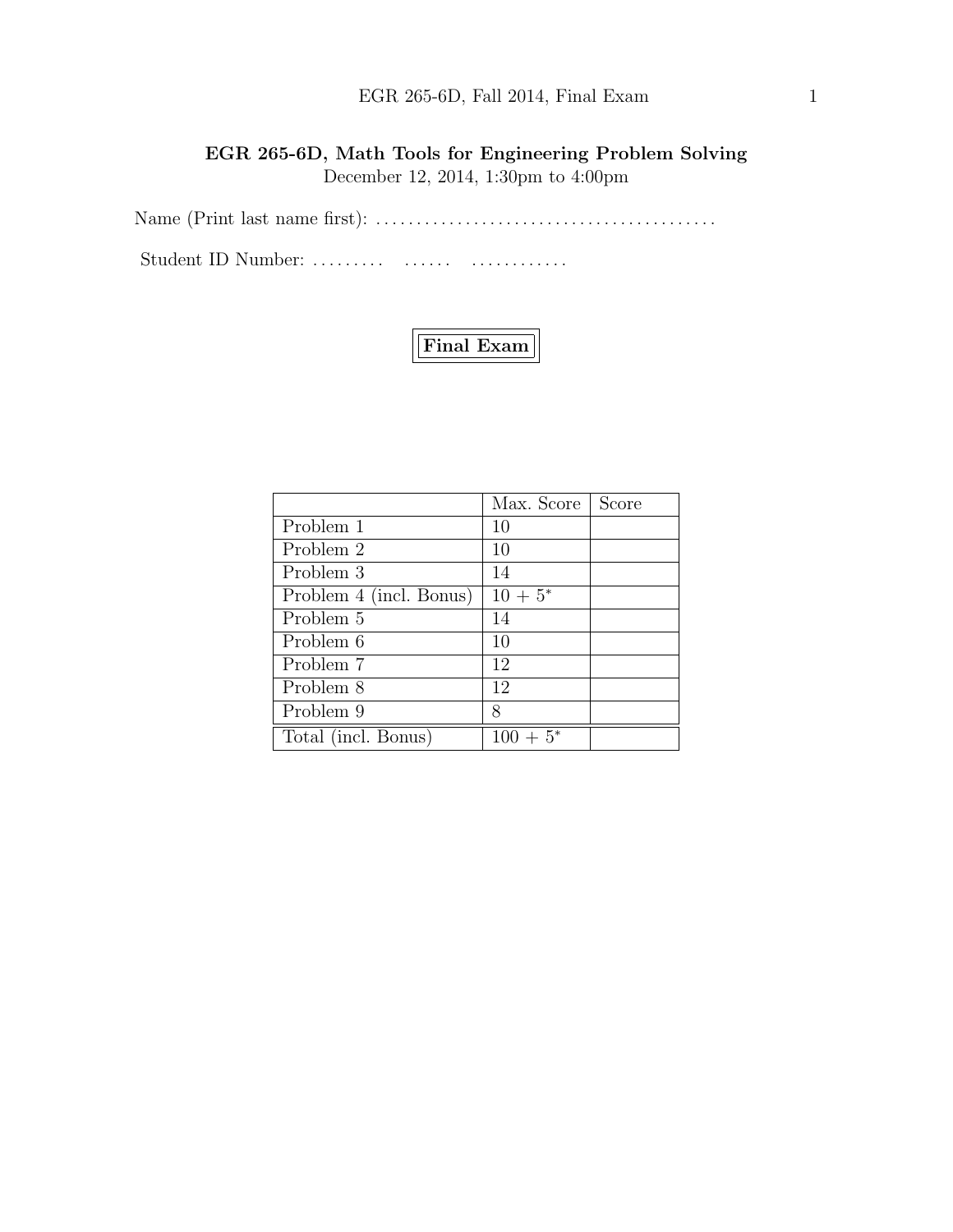# Problem 1 (10 points)

Find an explicit solution of the initial value problem

$$
yy' = x\cos(x^2), \quad y(0) = -1.
$$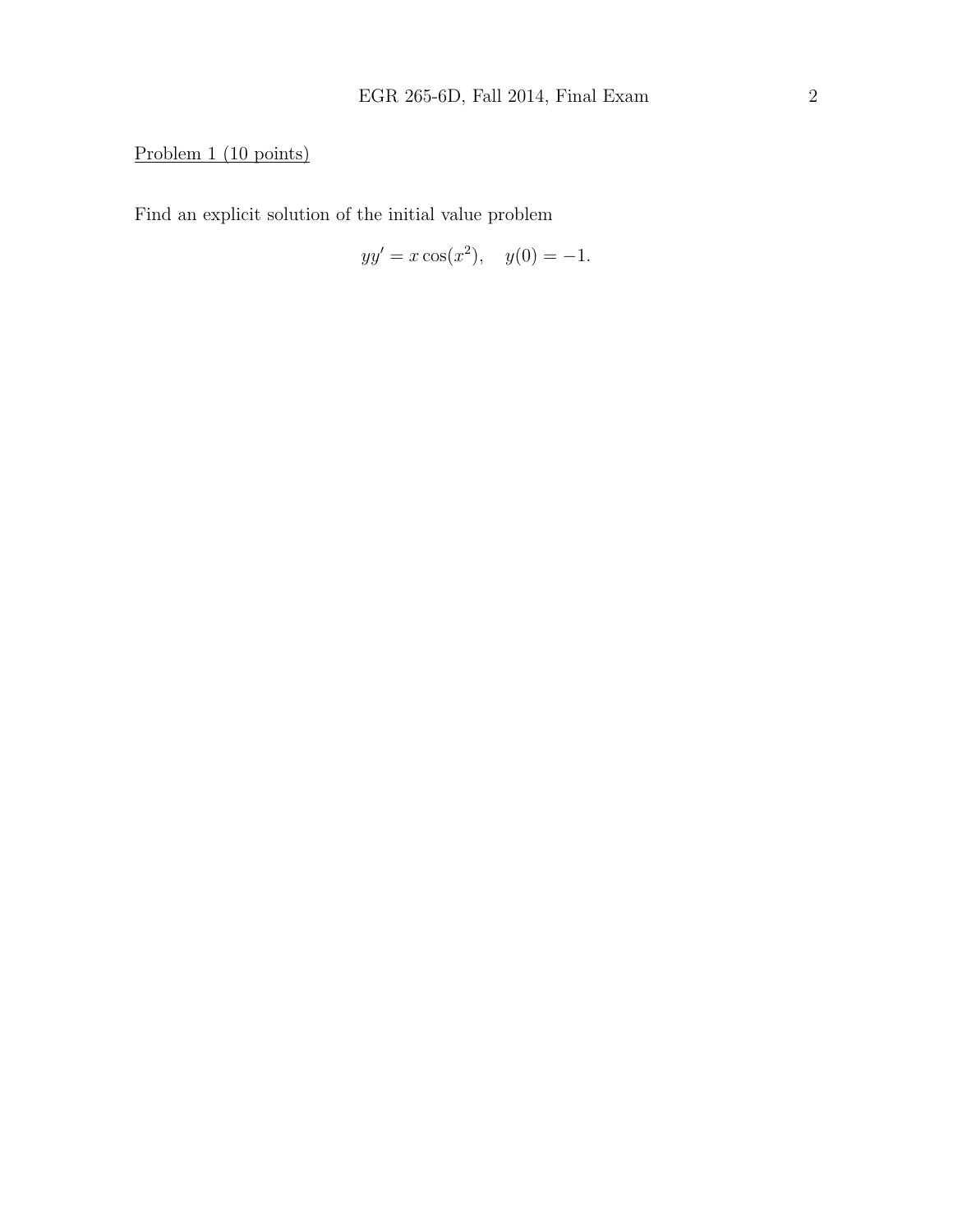Problem 2 (10 points)

Butter melts at 90◦F. On a hot summer day you take a stick of butter out of the refrigerator, which is set to 50◦F, and put it on your front porch where the temperature is 100◦F. There it warms up according to Newton's law of cooling (which also applies to warming problems) and reaches a temperature of 70◦F after 10 minutes. Note: In parts (b) and (c) logarithms do not need to be evaluated.

- (a) Write down the IVP governing the warming process using an unknown rate k.
- (b) Solve the IVP and determine k by using information provided in the problem.

(c) How long does it take before the butter melts?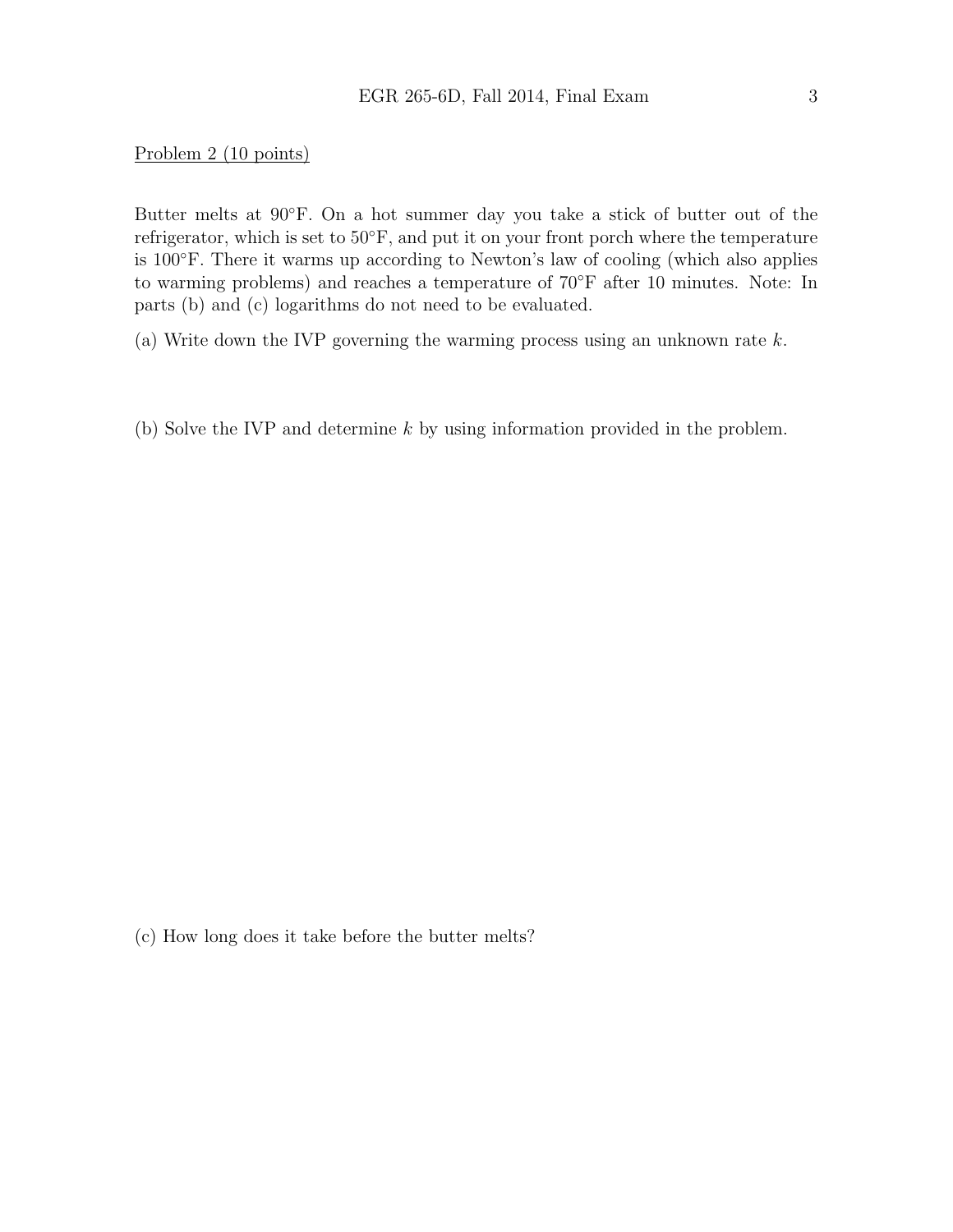## Problem 3 (14 points)

Consider the second order differential equation

$$
y'' + 4y' + 4y = \cos x + \sin x \tag{1}
$$

(a) Find the general solution of the homogeneous equation corresponding to (1).

(b) Find the general solution of (1).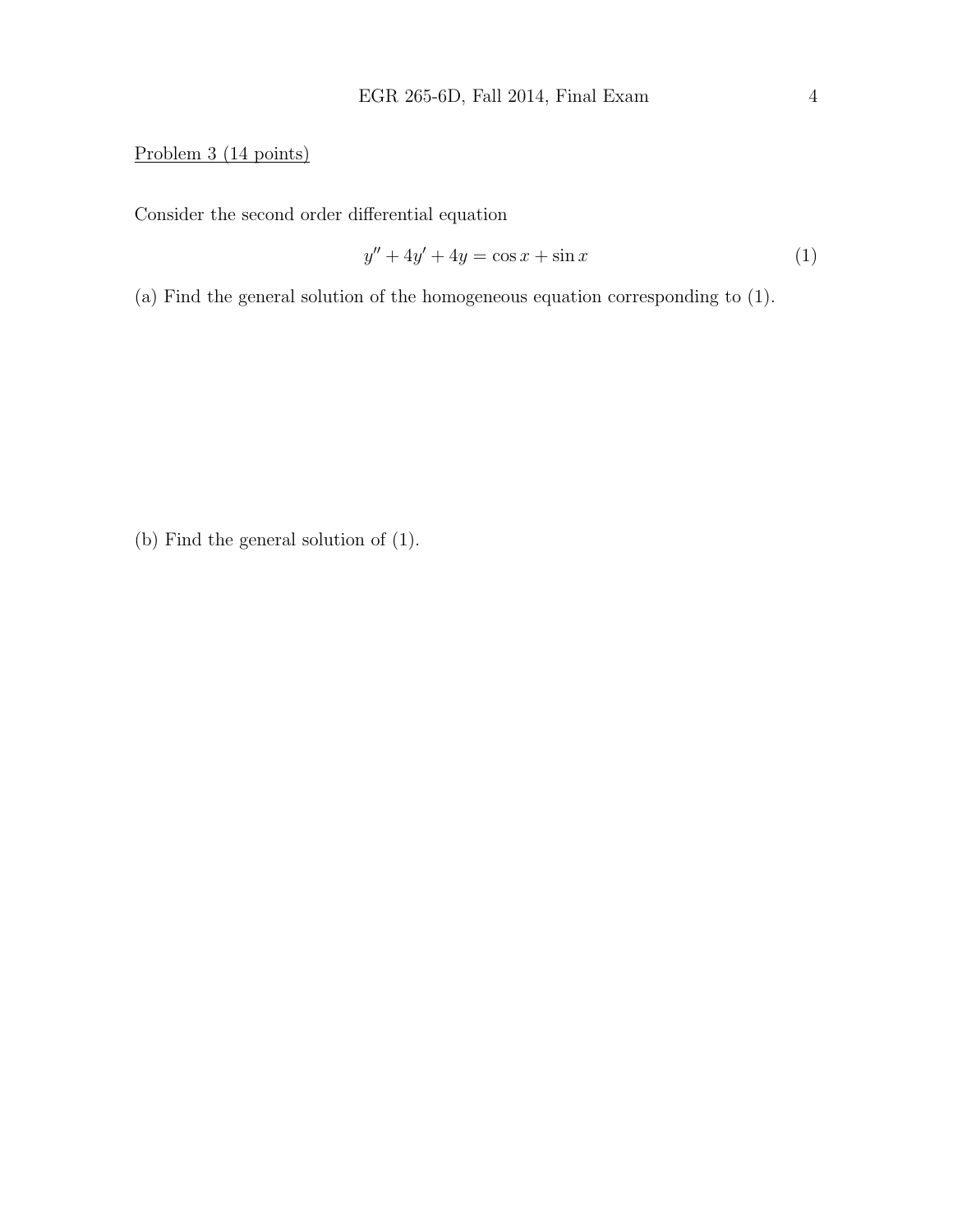### Problem 4 (10 points  $+ 5$  points bonus)

A mass of 4 kg stretches an undamped spring by 40 cm. For simplicity, assume that  $g = 10 \text{ m/s}^2$ .

(a) Find the spring constant k. Also find the angular frequency  $\omega$  of the spring-mass system.

(b) Set up the second order differential equation which governs the motion of the spring-mass system, choosing the x-axis to be oriented downwards. Find the general solution of this equation.

(c) Find the particular solution of the equation if the mass is released from 50 cm above the equilibrium position at a downward velocity of 1 m/s.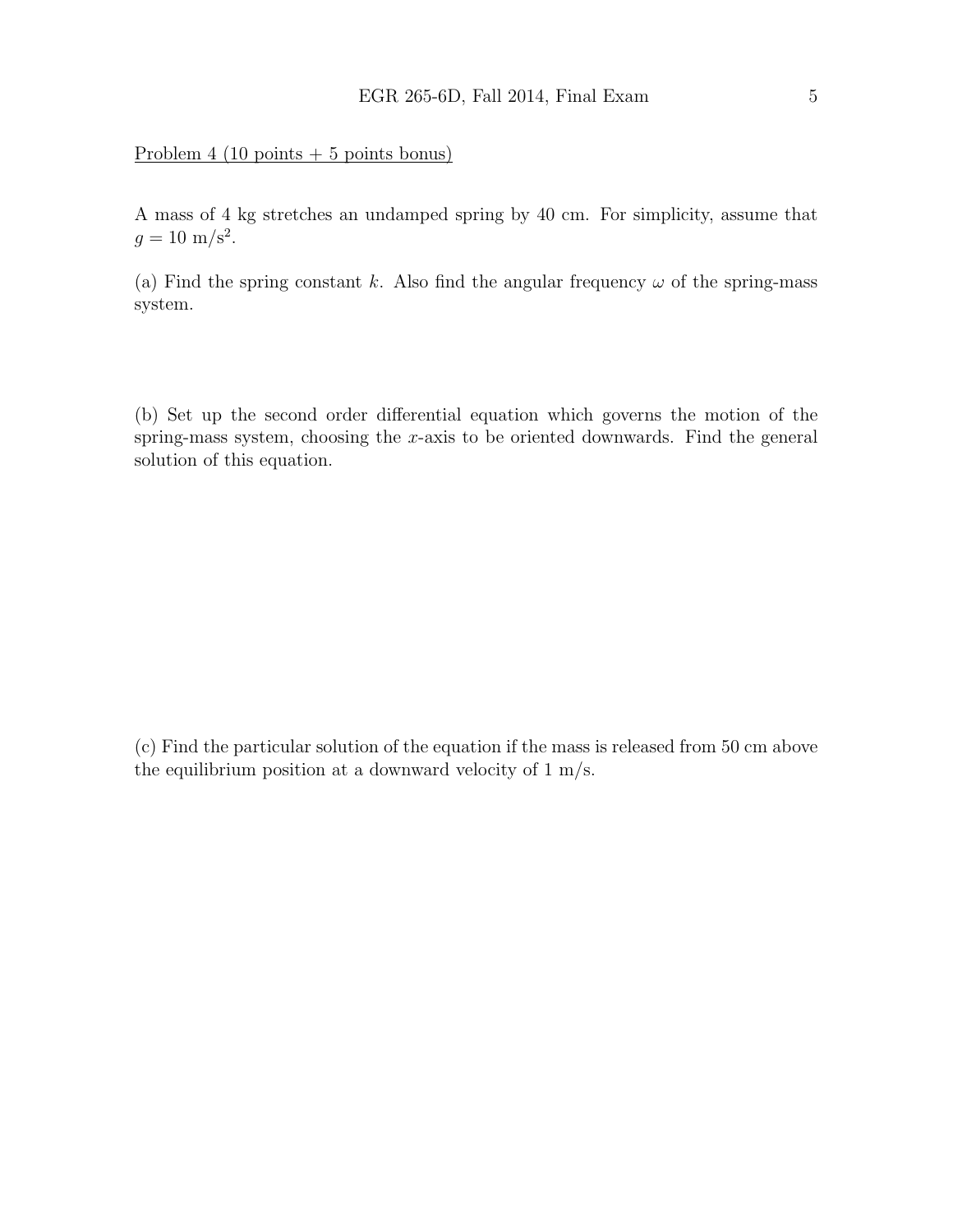where it holds appriximately that  $g = 4$  m/s<sup>2</sup>. By how much does the mass stretch the spring there? How does the result of part (b), the general solution of Newton's equation, change?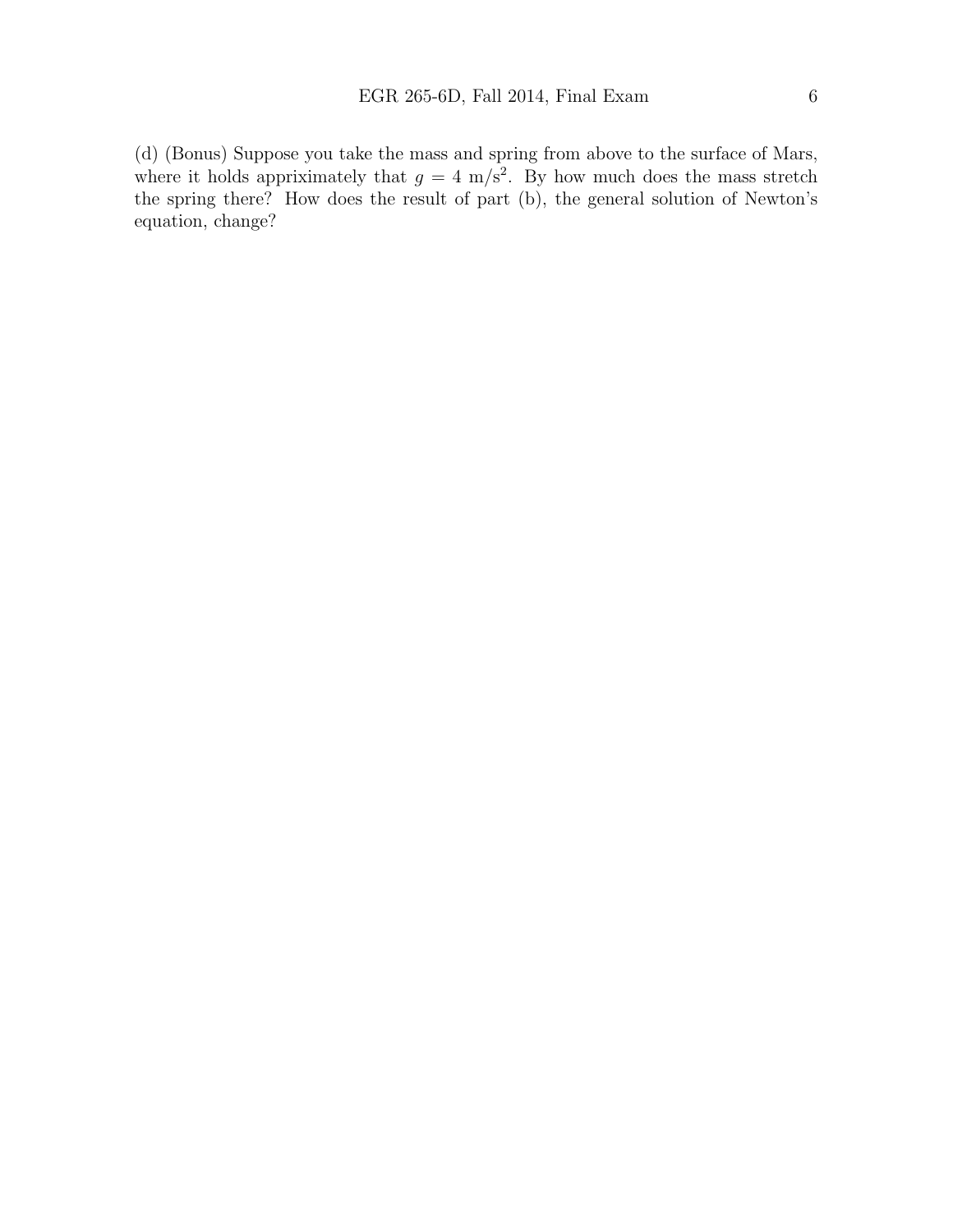Problem 5 (14 points)

(a) Find the gradient of  $f(x, y) = \ln(x^2 + y)$ .

(b) Find a unit vector in the direction of steepest descent of  $f(x, y)$  at the point  $(1, 1)$ . Also find the rate of descent in this direction.

(c) Find parametric equations for the normal line to the graph of  $z = f(x, y)$  through the point  $(1, 1, \ln 2)$ .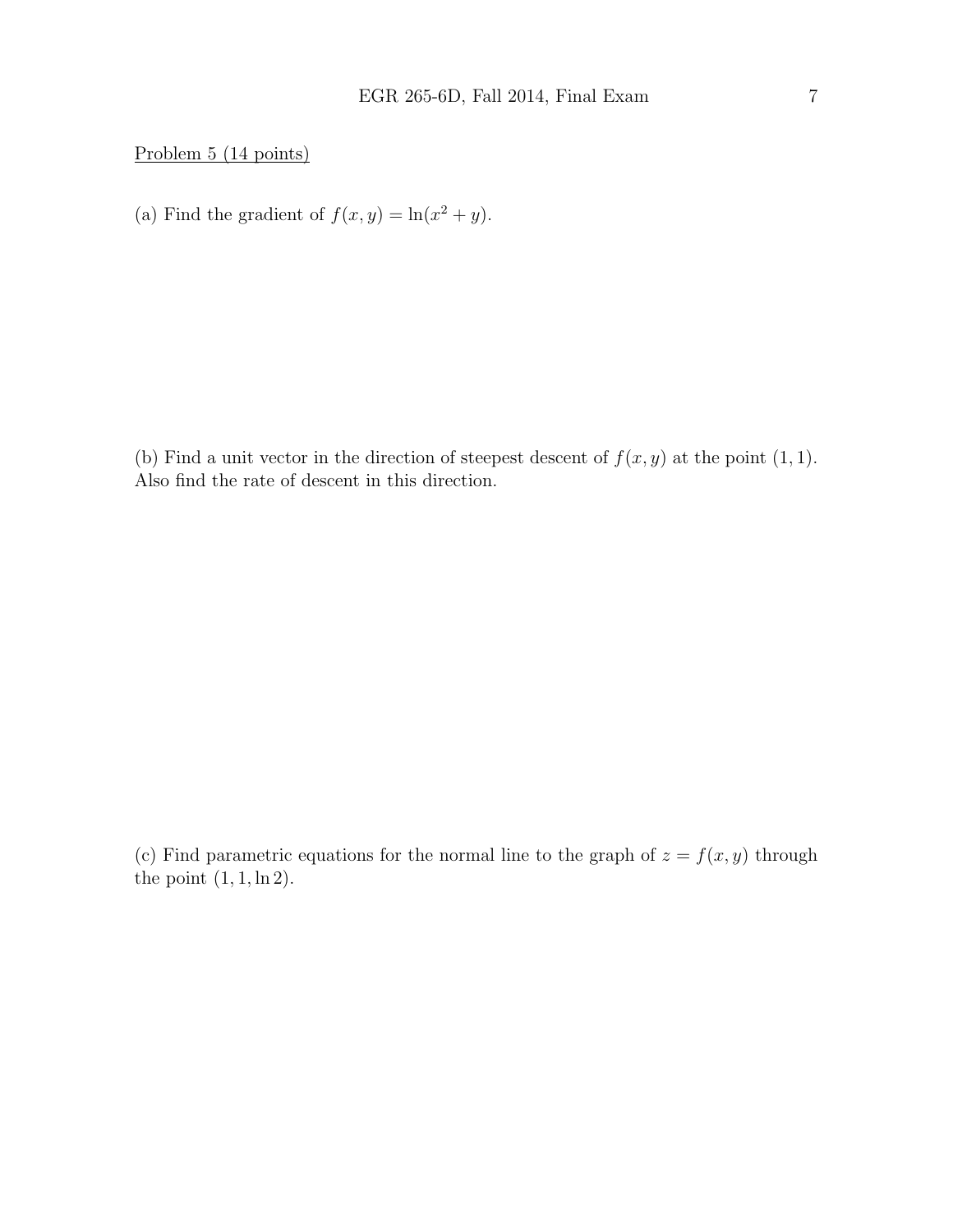Problem 6 (10 points)

Find the line integral

Z  $\mathcal{C}_{0}^{0}$  $xy^3 ds,$ 

where  $C$  is a quarter of a circle of radius 2, centered at the origin and contained in the first quadrant, starting at  $(2, 0)$  and ending at  $(0, 2)$ .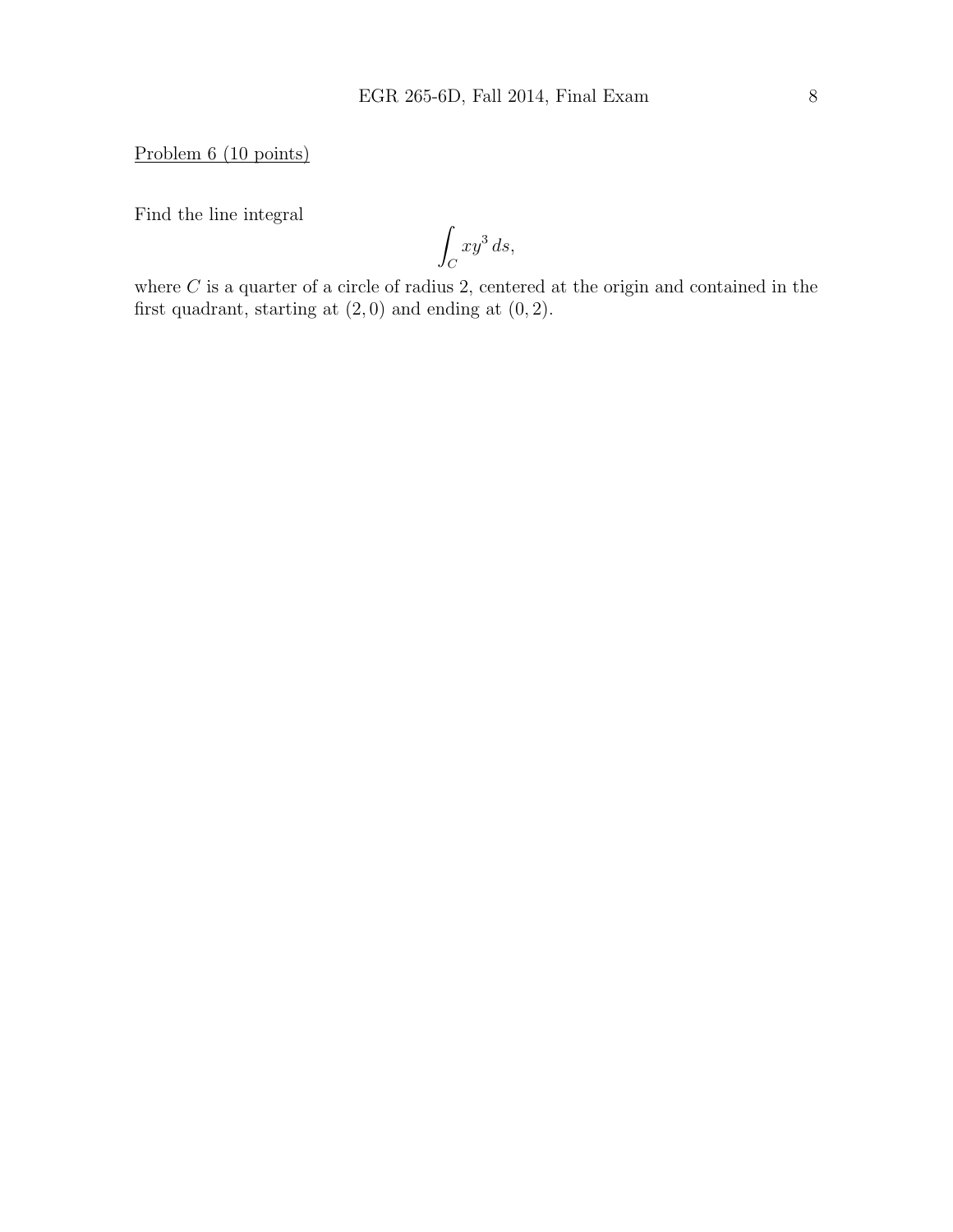### Problem 7 (12 points)

- (a) Verify that the force field  $\mathbf{F}(x, y) = (ye^x e^y + 1)\mathbf{i} + (e^x xe^y)\mathbf{j}$  is conservative.
- (b) Find a potential function  $\phi(x, y)$  for  $\mathbf{F}(x, y)$ .

(c) Find the work done by the force field  $\mathbf{F}(x, y)$  along the curve parameterized by  $x = 1 - t^2$ ,  $y = t^3$ ,  $0 \le t \le 1$ .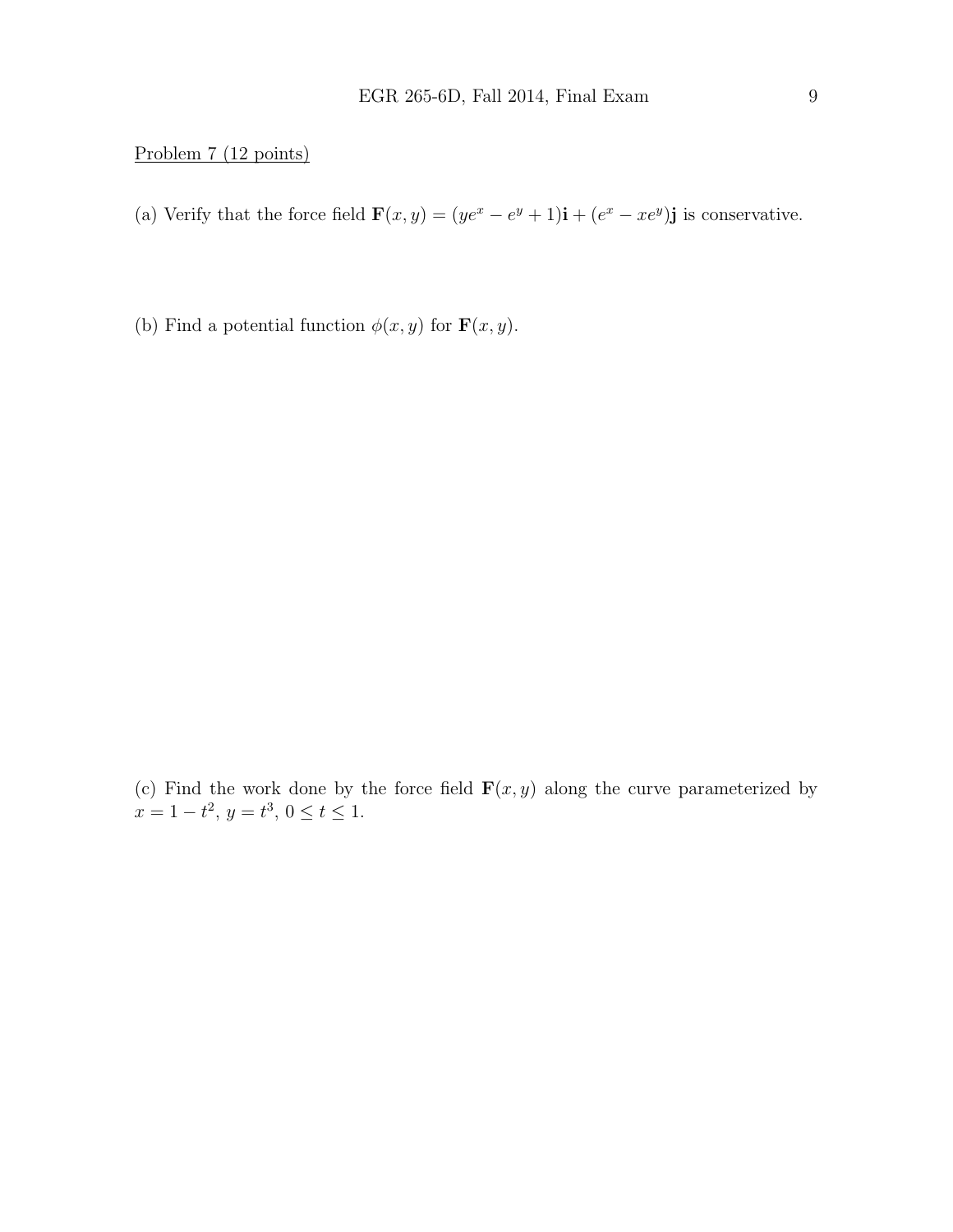#### Problem 8 (12 points)

Let R be the triangular region in the xy-plane bordered by the three lines  $y = x$ ,  $y = -x$  and  $y = 3$ , and let  $(\bar{x}, \bar{y})$  be the centroid of R.

(a) Sketch the region  $R$  and use a symmetry argument to determine one of the two coordinates of the centroid. Give a reason for your answer!

(b) Find the other coordinate of the centroid of R.